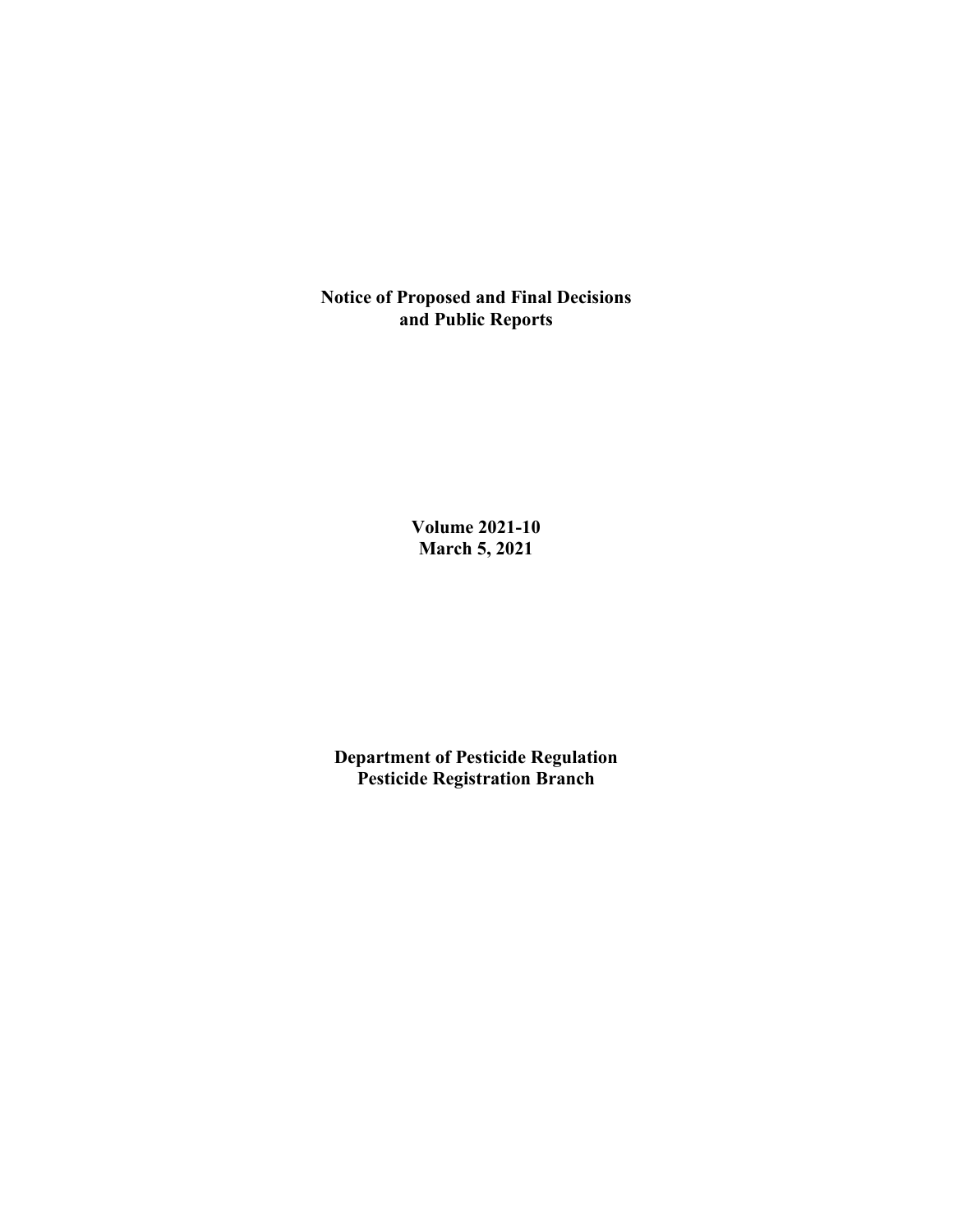## **NOTICE OF FINAL DECISIONS TO REGISTER PESTICIDE PRODUCTS AND WRITTEN EVALUATION**

Pursuant to Title 3, California Code of Regulations section 6255, the Director of the Department of Pesticide Regulation (DPR), files this Notice of Final Decisions to Register Pesticide Products with the Secretary of the Resources Agency for posting. This notice must remain posted for a period of 30 days for public inspection. Between the time DPR posts a proposed registration decision for public comment and DPR makes a final decision regarding the product, nonsignificant changes may be made to the product label (e.g., revising the product name, changing a master label to an end-use marketing label, correcting typographical errors). If the changes are not significant, DPR will not re-notice the product for public review and comment. However, if significant changes are made to the product label that substantially affect DPR's analysis on direct or indirect significant adverse environmental or human health impacts that can reasonably be expected to occur from the proposed decision, DPR will re-notice the product label for public review and comment.

In addition, for any product that is posted proposed to register as a conditional registration, the registrant may address the conditions of registration by providing the appropriate data or modifying the product label (e.g., remove use site, add "not for use in California" to a use site) during the posting period. If the registrant adequately addresses the conditions of registration during the posting period and the resulting change to the product label is not significant such that DPR must re-post the product label for review and public comment, DPR will post the product below, but will no longer have a "conditional" designation by the registration type.

For information about submitting a request for any documents related to this notice, please visit [https://www.cdpr.ca.gov/public\\_r.htm.](https://www.cdpr.ca.gov/public_r.htm)

To view the public report that was issued when the product was proposed for registration, click on the hyperlinked Tracking Number for the product.

*Tracking Number with hyperlink to public report – (EPA Registration Number) Applicant / Brand Name*

[295834](https://www.cdpr.ca.gov/docs/registration/nod/public_reports/295834.pdf) - (62719 - 742) DOW AGROSCIENCES LLC **CREW** USE: HERBICIDE - FOR THE CONTROL OF WEEDS SUCH AS BITTERCRESS, CHICKWEED, AND SOWTHISTLE IN SITES SUCH AS ESTABLISHED LAWNS, SPORT FIELDS, GOLF COURSE FAIRWAYS, RECREATION AREAS, PARKING AREAS, AND LANDSCAPE ORNAMENTALS TYPE: SECTION 3 REGISTRATION - CONDITIONAL ACTIVE INGREDIENT(S): DITHIOPYR ISOXABEN CAS NUMBER(S): 97886-45-8 , 82558-50-7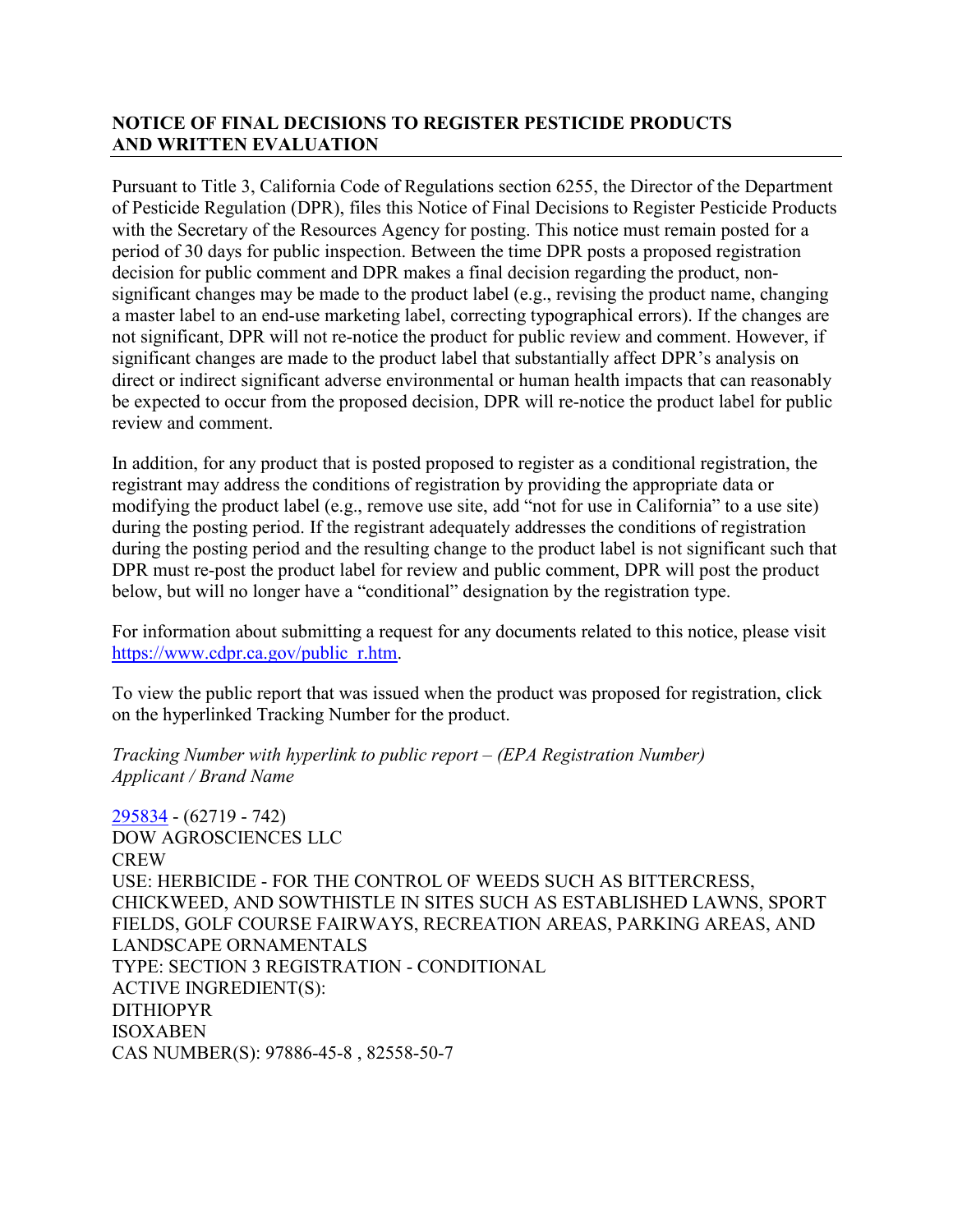**Notice of Final Decisions to Register (Continued) Page 2**

[289855](https://www.cdpr.ca.gov/docs/registration/nod/public_reports/289855.pdf) - (62719 - 396) DOW AGROSCIENCES LLC DITHANE F-45 RAINSHIELD USE: FUNGICIDE - FOR THE CONTROL OF DISEASES SUCH AS SCAB, FIRE BLIGHT, AND BUNCH ROT ON CROPS SUCH AS APPLES, PEARS, BROCCOLI, CORN, ONIONS, AND GRAPES TYPE: SECTION 24(C) FIRST PARTY REGISTRATION – CONDITIONAL – TO ALLOW USE ON WALNUT ORCHARDS WITH STANDING WATER ACTIVE INGREDIENT(S): MANCOZEB CAS NUMBER(S): 8018-01-7

[292258](https://www.cdpr.ca.gov/docs/registration/nod/public_reports/292258.pdf) - (239 - 2761) SCOTTS COMPANY, THE D/B/A THE ORTHO GROUP ORTHO GROUNDCLEAR YEAR LONG VEGETATION KILLER USE: HERBICIDE - FOR THE CONTROL OF WEEDS, GRASSES, AND PLANTS IN SITES SUCH AS DRIVEWAYS, SIDEWALKS, WALKWAYS, GRAVEL AREAS, ROCK AND DESERT LANDSCAPES, AND PARKING AREAS TYPE: SECTION 3 REGISTRATION – CONDITIONAL ACTIVE INGREDIENT(S): IMAZAPYR, ISOPROPYLAMINE SALT NONANOIC ACID CAS NUMBER(S): 81510-83-0 , 112-05-0

[292946](https://www.cdpr.ca.gov/docs/registration/nod/public_reports/292946.pdf) - (239 - 2762) SCOTTS COMPANY, THE D/B/A THE ORTHO GROUP ORTHO GROUNDCLEAR YEAR LONG VEGETATION KILLER1 USE: HERBICIDE - FOR THE CONTROL OF WEEDS, GRASSES, AND PLANTS IN SITES SUCH AS DRIVEWAYS, SIDEWALKS, FENCE LINES, PAVER PATIOS, GRAVEL AREAS, AND PARKING AREAS TYPE: SECTION 3 REGISTRATION – CONDITIONAL ACTIVE INGREDIENT(S): IMAZAPYR, ISOPROPYLAMINE SALT NONANOIC ACID CAS NUMBER(S): 81510-83-0 , 112-05-0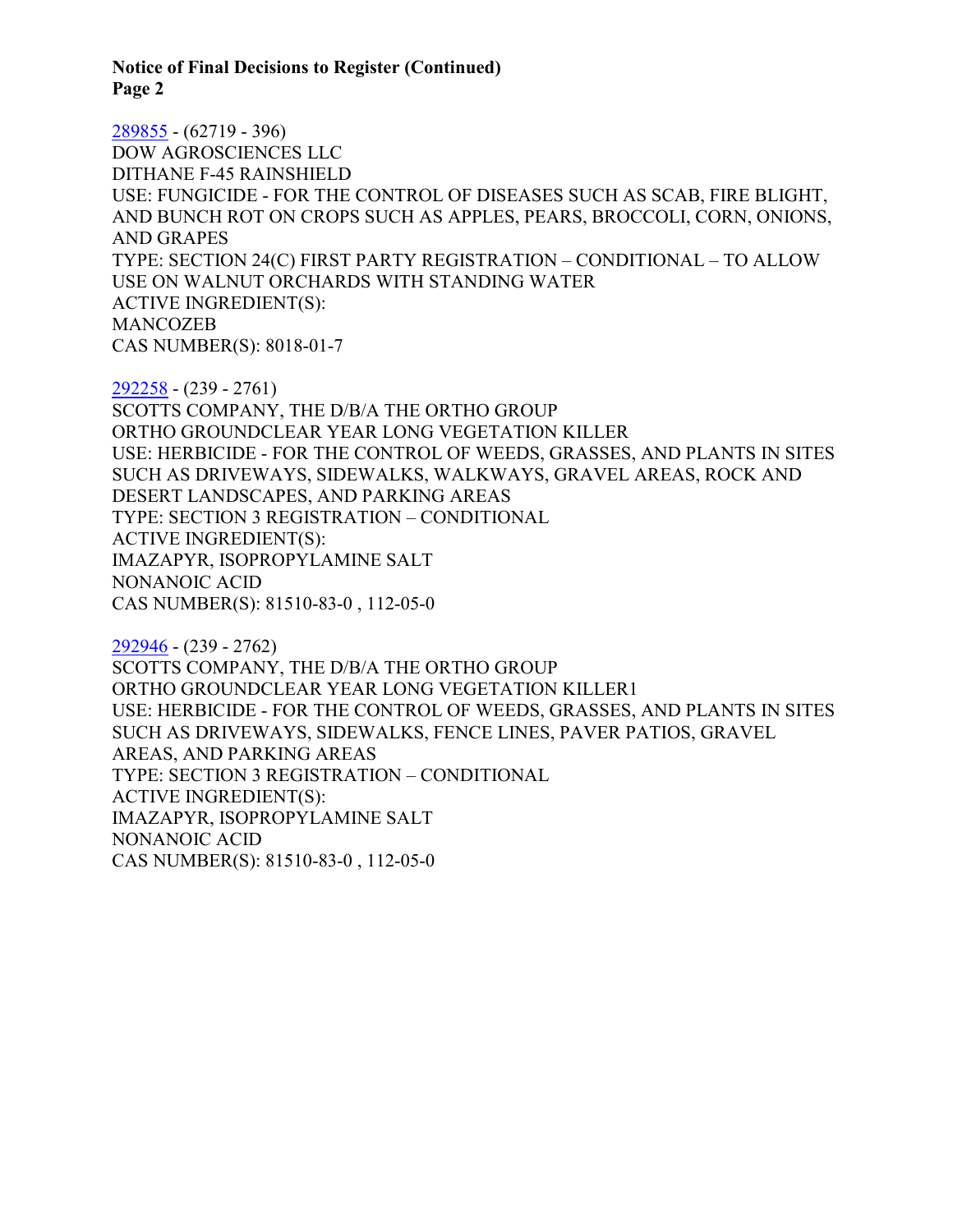## **Notice of Final Decisions to Register (Continued) Page 3**

#### **Written Evaluation**

Pursuant to Title 3, California Code of Regulations section 6254, this notice includes a written evaluation of significant environmental points raised in comments submitted during the review and comment period required by Title 3, California Code of Regulations section 6253 for any of the products listed above.

## **DPR received no comments on the above listed products.**

*Original signed by Tulio Macedo 03/03/2021*

 Tulio Macedo, Chief Pesticide Registration Branch

Dated